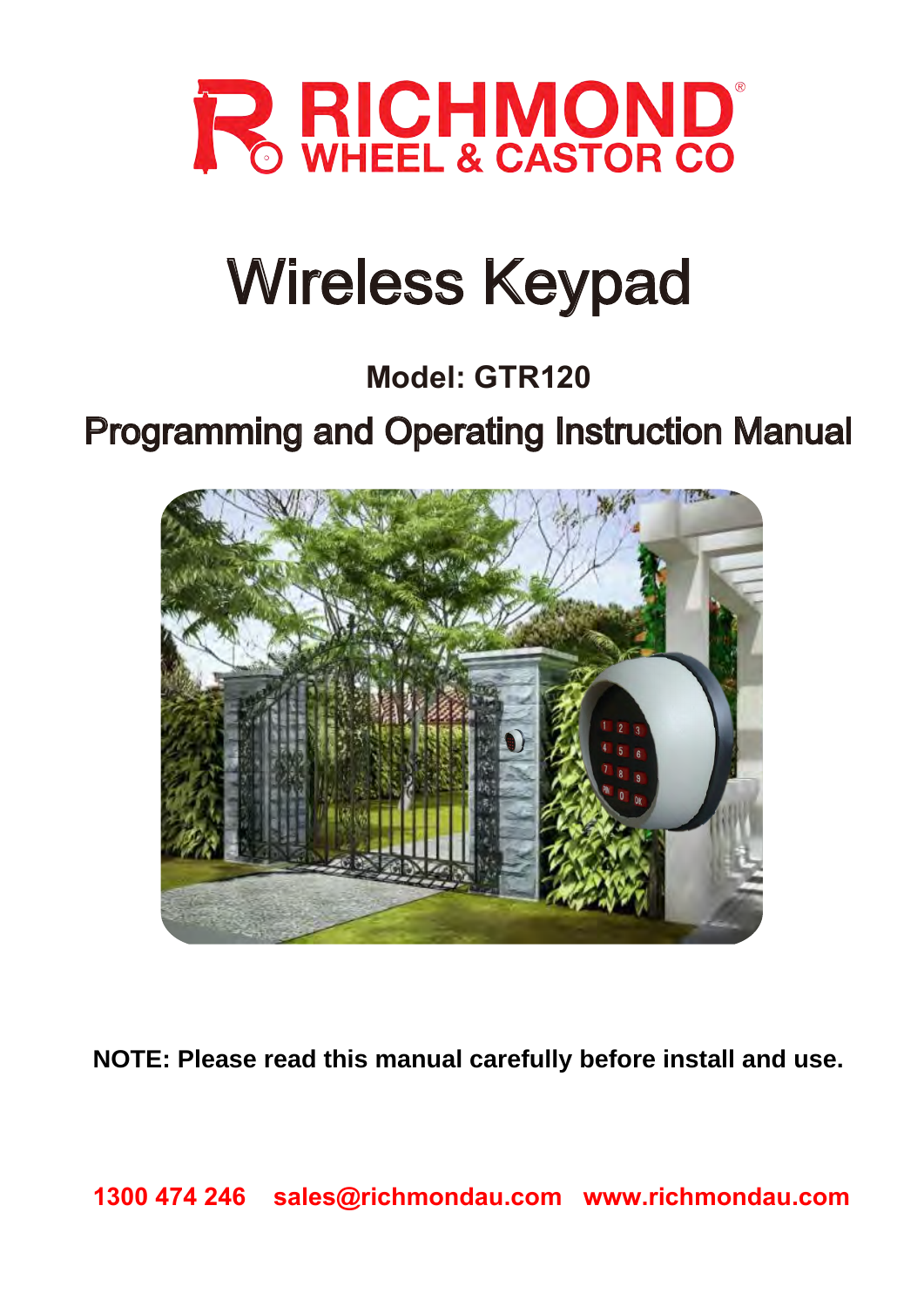### **Introduction**

Thank you for purchasing the Wireless Keypad GTR120. This wireless keypad will help you provide easy and secure access to any persons you trust, without having to program a lot of remotes. Be sure to read the manual carefully and completely before permanently mounting the keypad, please program the keypad and test its range before finalising installation. The keypad has an integrated LED backlit key feature for use in the dark or at night.

### **Keypad Description**





**NOTE:** 3xAAA(1.5V) battery are required to power the keypad

### **Use For Swing Gate Opener**

#### **.. learn" Transmitter code**

Make sure the control board of the opener is powered on and in standby mode (LED flashes" "("--")).

**Step 1.** Press and release "LEARN" button and then LED will

display" **FA** "("Ln").

**Step 2.** Press the "OK" button on the GTR120 Keypad once to learn

the keypad. Once the keypad has been learnt successfully, LED

of the control board will flash " **TH** "("Ln") for 2 seconds and then

flash" **lala]"** ("--") again.

Now you can use the factory default password "888888" to operate the gate opener (Refer to your **SWING GATE OPENER** manual).



**Control Board of Swing Gate Opener** 

**NOTE: Once LED displays " In "("Ln"), you must press the "OK" button on the wireless keypad within 1-2 seconds to learn the transmitter code, or you may have to start over.**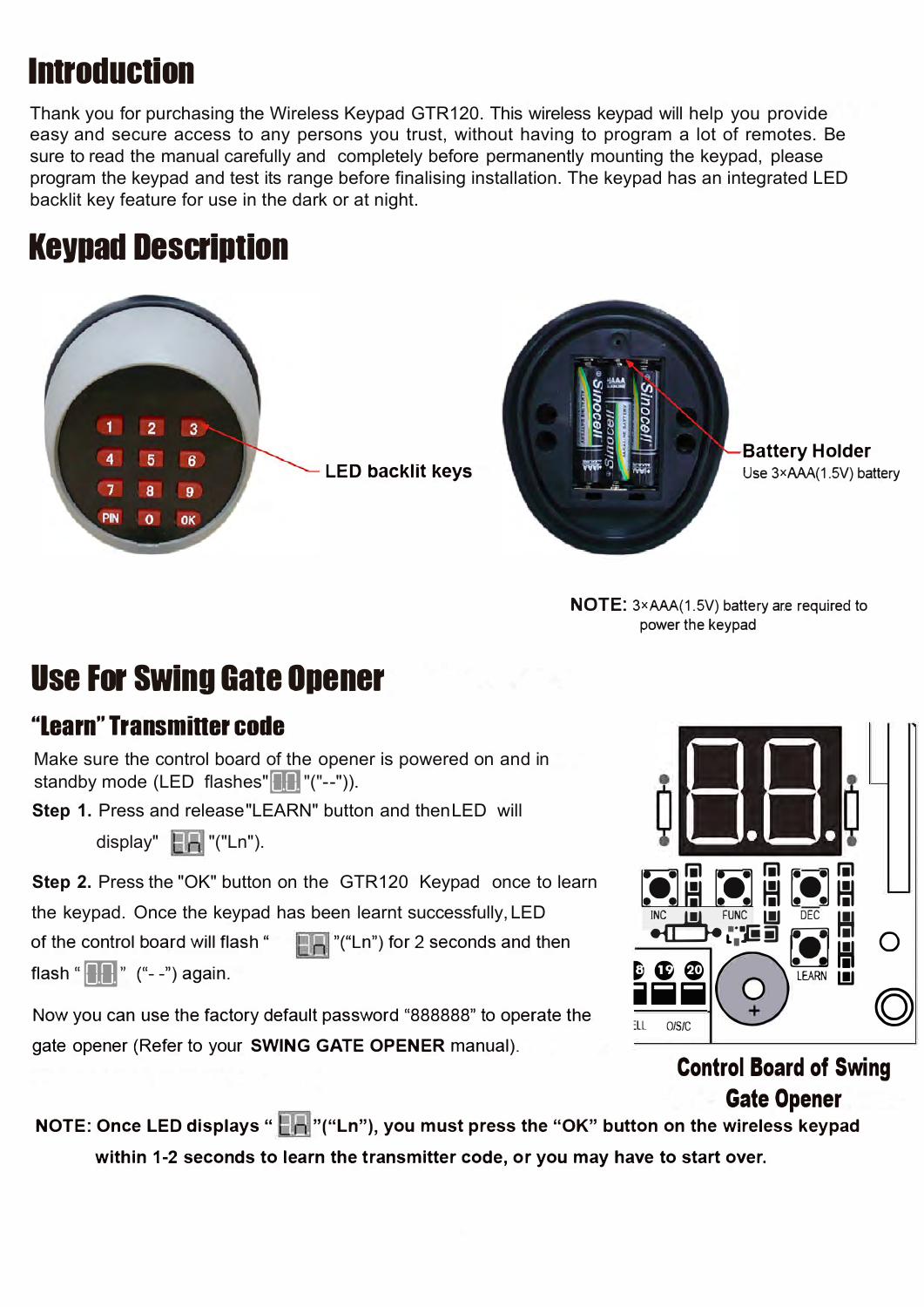#### **How to Operate Swing Gate Opener with the Keypad**

**Once the keypad GTR120 has been learnt successfully, you can use default code to operate the gate.**

**1. When the gate is in an open or closed positon and the opener is in standby mode, you can make it move using the keypad via the following steps:**

**Step 1.** Press and release "PIN" button on the keypad GTR120 and then enter the 6 digit entry code.(factory default code is "888888")

**Step 2.** Press the "OK" button within 1 second after step 1 to move the gate.

**2. You can press the "OK" button at anytime to stop the moving gate.(Entry code is not needed).**

**NOTE:** The keypad GTR120 will beep at the press of any key. When you enter the entry code,

each button should be pressed within 1 second. If an error has occurred, the beep will sound for 2 seconds before returning to normal operation. Please try again.

**NOTE:** If the Keypad GTR120 is installed outside of the gate to open the gate, and no Keypad is installed inside of the gate, we strongly recommend you set the auto-close function on the circuit board in the control box. Refer to your gate opener manual for instructions on how to do this.

#### **Programming anew entrv code**

**For security, you should change the old/factory default entry code to something new code. The keypad must be paired successfully with the control board of the swing gate opener before you try to change the entry code.**

Make sure the control board of the opener is power on and in standby mode (LED flashes " $\blacksquare\blacksquare$ ""(--)").

- **Step 1.** Press and release "PIN" button on the keypad GTR120 and then enter the 6 digits default/old entry code. (factory default entry code is "888888")
- **Step 2.** Press and release "PIN" button on the keypad GTR120, **"H** "("CH") will display on the LED of the control board.

**Step 3.** Enter your new 6 digit new entry code and press "PIN" button to store it. The entry code should now be updated successfully while " $\Box$ " ("CH") flashes for 2 seconds on LED of the control board.

**NOTE:** Every step for pressing button during program must be finished within 1 second to ensure that the keypad is successfully programmed.

### **use For Sliding Gate Opener**

Make sure the control board of opener is power on and in standby mode (PWR LED is on and REM LED is off, gate is stop).

- **Step 1.** Press and release "Learn" button of the control board, and then REM LED will be on.
- **Step 2.** Press the "OK" button once on the keypad GTR120 to learn the transimitter code. If the keypad has been learnt successfully, the REM LED will flash for 2 seconds **REM LED PWR LED Learn Button** and then back to off. Now you can use the factory defaut code to operate the gate (Refer to the "how to operate Sliding Gate" section of the manual).
- **NOTE: The "OK" button should be pressed within 1 second after step 1, or you may have to start over.**

#### **<sup><b>Control Board of Sliding Gate Opener Control Board of Sliding Gate Opener**</sup>



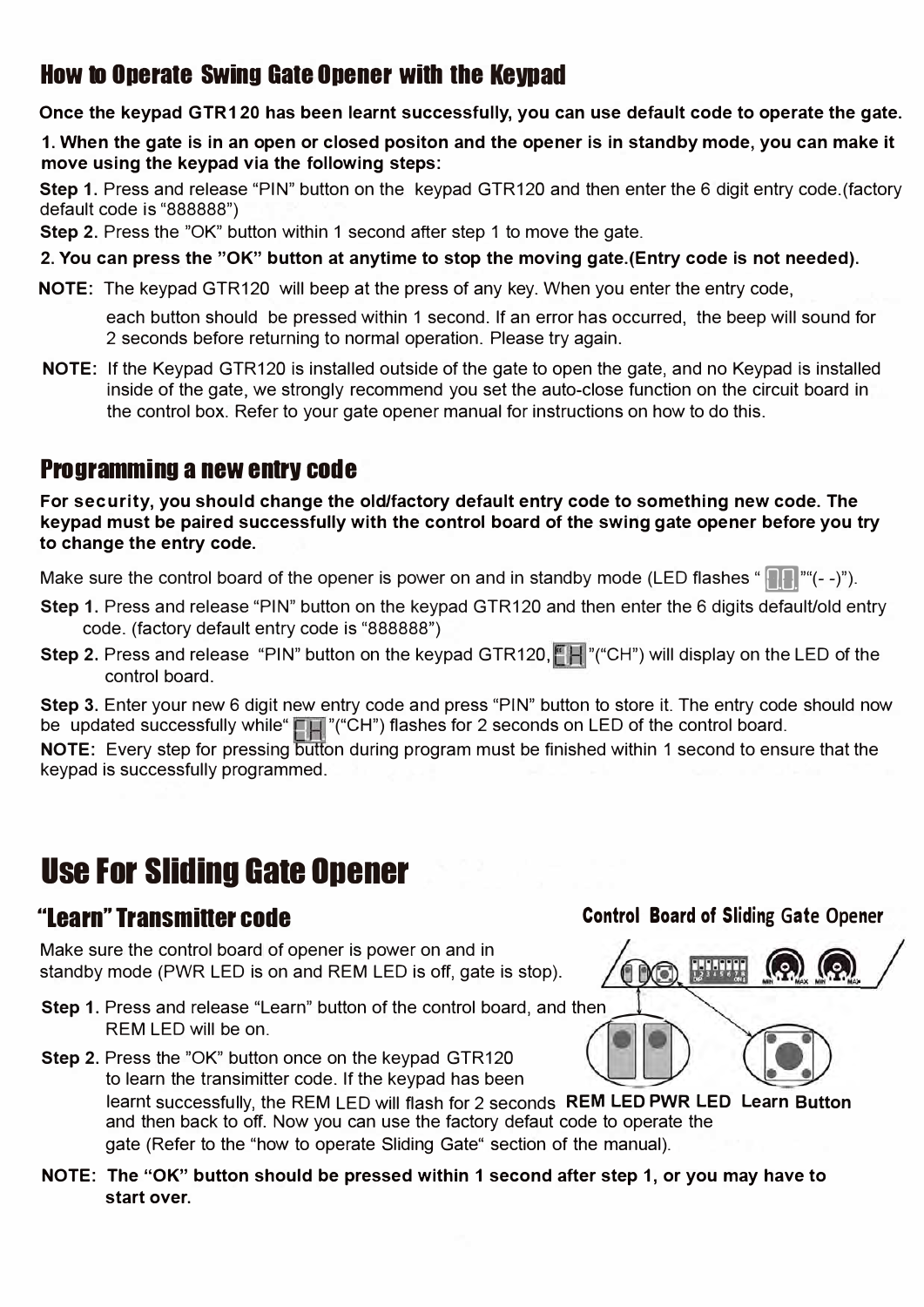#### **How to Operate a Sliding Gate Opener with the Keypad**

**Once the keypad has been learnt successfully, you can use the default code to operate the gate.** 

**1. When the gate stops in some positon and the operator is in standby mode, you can make it move via the following steps:**

- **Step 1.**  Press and release "PIN" button on the wireless keypad and then enter the 6 digits entry code.(the factory default entry code is "888888")
- **Step 2.**  Press the "OK" button within 1 second after step 1 to move the gate.

#### **2. You can press the "OK" button at anytime to stop the moving gate(Entry code is not needed).**

- **NOTE:**  The GTR120 keypad will beep at the press of any key. When you enter the entry code, each button should be pressed within 1 second. If an error has occurred, the beep will sound for 2 seconds before returning to normal operation. Please try again.
- **NOTE:**  If the Keypad GTR120 is installed outside of the gate to open the gate, and no Keypad is installed inside of the gate, we strongly recommend you set the auto-close function in circuit board in control box. Refer to the manual for your gate opener for more information.

#### **Programming a new entrv code**

**For security, you should change the old/factory default entry code to a new code of your choice, but the keypad must first be paired/programmed successfully with the control board of sliding gate motor before you try to change the entry code.** 

Make sure the control board of opener is powered on and in standby mode (PWR LED is on and REM LED is off, gate is stop).

- **Step 1.**  Press and release "PIN" button on the keypad GTR120 and then enter the 6 digits default or old entry code. (factory default entry code is "888888")
- **Step 2.**  Press and release "PIN" button on the keypad GTR120, REM LED of the control board is ON waiting for user to input the new entry code.
- **Step 3.**  Enter your desired new 6 digit code and press "PIN" button to store it. The entry code should now be updated while the REM LED flashed for 2 seconds on control board.
- **NOTE:**  Every step for pressing buttons during programming must be finished within 1 second to ensure that the keypad is successfully programmed.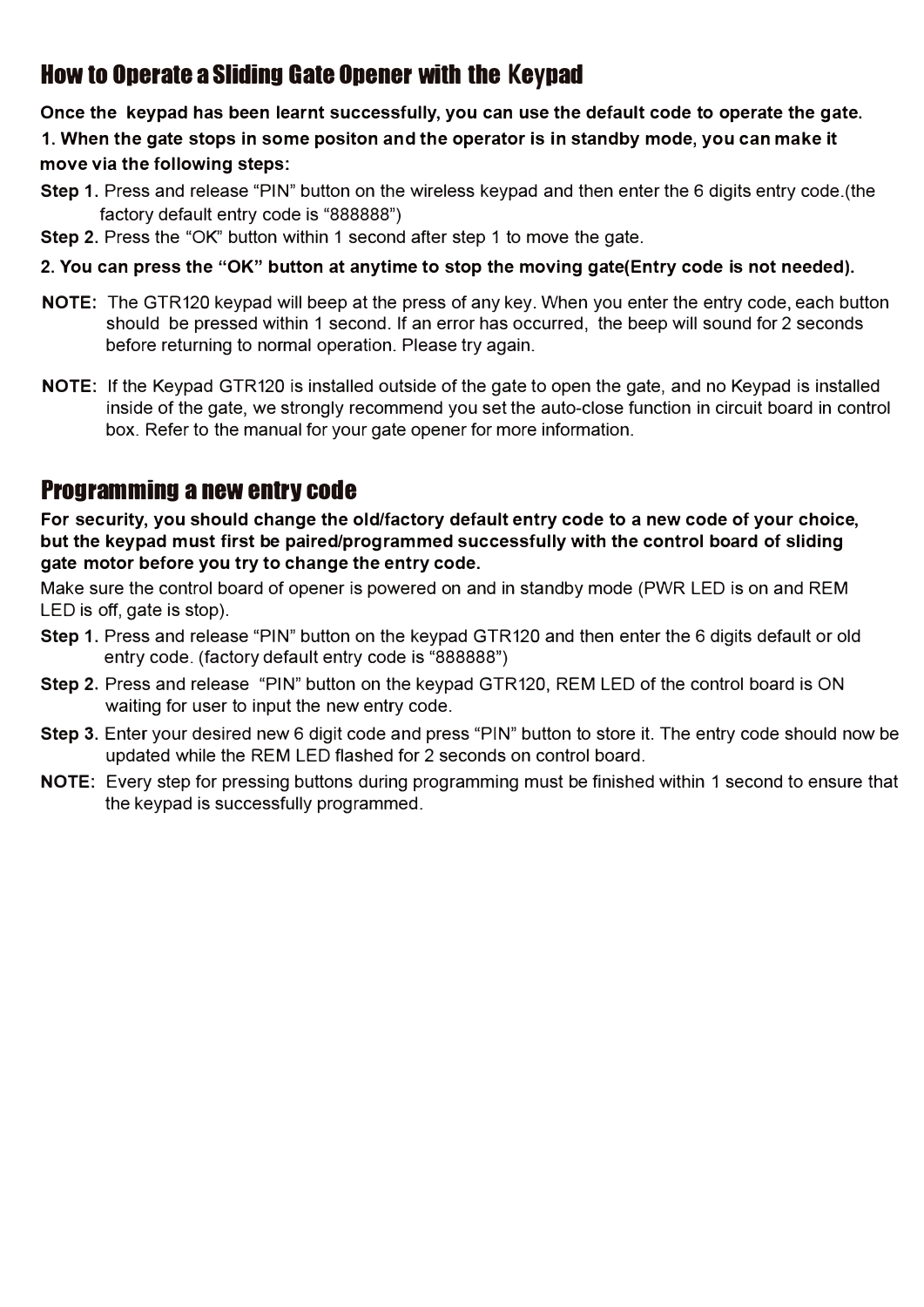### **How to change the battery of the Keypad**

**Step 1:** Remove the black cover with flathead screwdriver, there you will find 2 screws.

**Step 2:** Remove the front panel with screwdriver, uncover the battery holder and replace the battery.

**Step 3:** Restore the back cover and front cover with a phillips head screwdriver.

Ref to the Figure 1~6.



### **suggested mounting position**

The wireless keypad GTR120 should be installed outside of the property (Pull to Open) and on the same side of the driveway where the control box is installed. The distance between the keypad and control box should not exceed 5 meters.

If the keypad is installed on the opposite side of the driveway, the keypad operation maybe interfered by the electromagnetic waves from a passing vehicle. Refer to the Fig.?.



**NOTE:** We suggest you use a wired keypad in place of the wireless keypad for installations in locations where the frequency interference is restricted, nearby airports for-example or if the control box is installed far way from the gate operator (more than 30' or 10 meters).